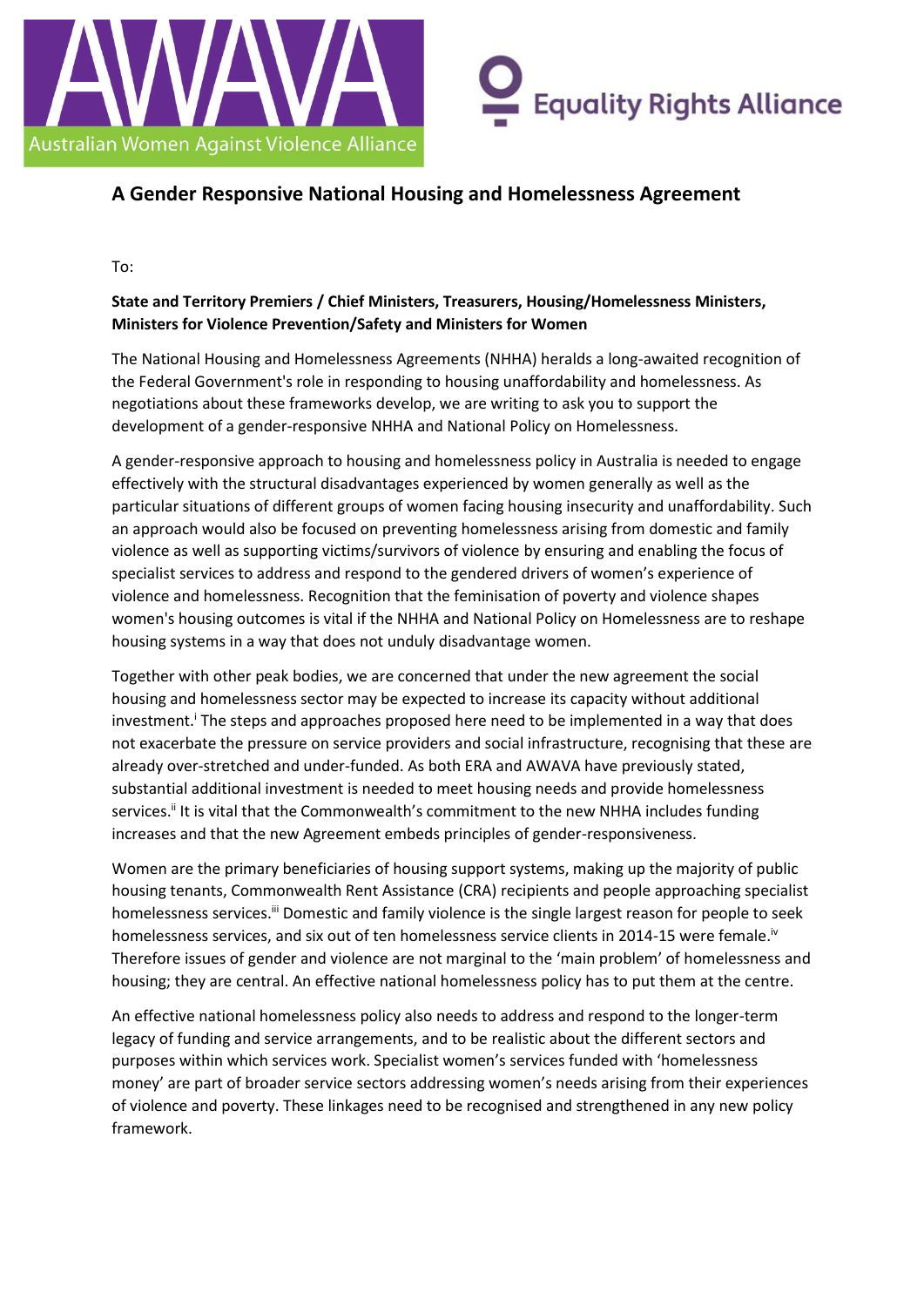

# **Equality Rights Alliance**

Far from being supported to extend services to meet identified needs, in 2013, 46 per cent of domestic violence service providers reported being unable to meet demand for services, and 59 per cent of domestic violence services reported having to limit service levels to try and meet demand.<sup>v</sup>

In order to respond effectively to the profound problems that exist in homelessness and housing affordability in Australia, we ask you to advance the following principles in your negotiations:

- The steps and approaches proposed here need to be implemented in a way that does not exacerbate the pressure on service providers and social infrastructure, recognising that these are already over-stretched and under-funded.
- **The new NHHA and national policy on homelessness must reverse the critical underfunding of homelessness services, establish longer-term funding security, and eliminate turn-aways from homelessness services**, including those focused on supporting victims/survivors of violence, while ensuring these providers do not have to limit service levels in order to meet demand. They must also build on the positive and innovative work being done in States and Territories, and set standards that will support and not undermine this work. Realistically, this will require a greater investment of funding.
- **Revitalise housing support systems** with a significant and renewed commitment to direct Government investment in public housing. The swelling numbers of (particularly) older, single women approaching homelessness services have become a 'symbol of housing insecurity in Australia'vi and underline the chronic, long-term underinvestment in housing support systems.<sup>vii</sup> Long-term housing is the biggest gap in specialist homelessness provision with only 11% of older people in need of it able to be assisted.<sup>viii</sup>
- **Recognise the diversity of responses needed across the housing continuum and the need for structural, as well as, individualised responses:** The Productivity Commission's draft report into Introducing Competition and Informed Consumer Choice into Human Services<sup>ix</sup> makes recommendations to replace income-based rent setting in public housing with a standardised CRA regime. Standardised approaches such as this need to be resisted, as a diversity of housing supports is needed to respond to the multiplicity of housing stress and homelessness experiences.
- **Recognise and support a diversity of tenures:** The majority 2015 Senate Inquiry report on housing affordability, *Out of Reach*, recommended renting be recognised as a mainstream form of tenure with corresponding policy and legislative reform to ensure 'longer, safer and secure tenancies.<sup>'x</sup> Likewise, alternative forms of ownership such as shared equity schemes and community land trusts offer a possible pathway into housing security for some mid-life women experiencing housing insecurity, and should be supported with appropriate safeguards.<sup>xi</sup> Positive initiatives in tenancy reform should be rolled out to enable victims/survivors of domestic violence in all states and territories to maintain leases where appropriate, end leases early without liability in circumstances of domestic violence, hold perpetrators of violence liable for damage to property, avoid taking on perpetrators' debts, and be protected from inappropriate 'blacklisting'. Safe at Home programs focused on women's safety are vital, together with programs to address perpetrators' housing needs once they are removed from the family home.
- **Recognise and support a diversity of housing types:** All new builds should be accessible for people with disability and our ageing population. All Commonwealth funding for States and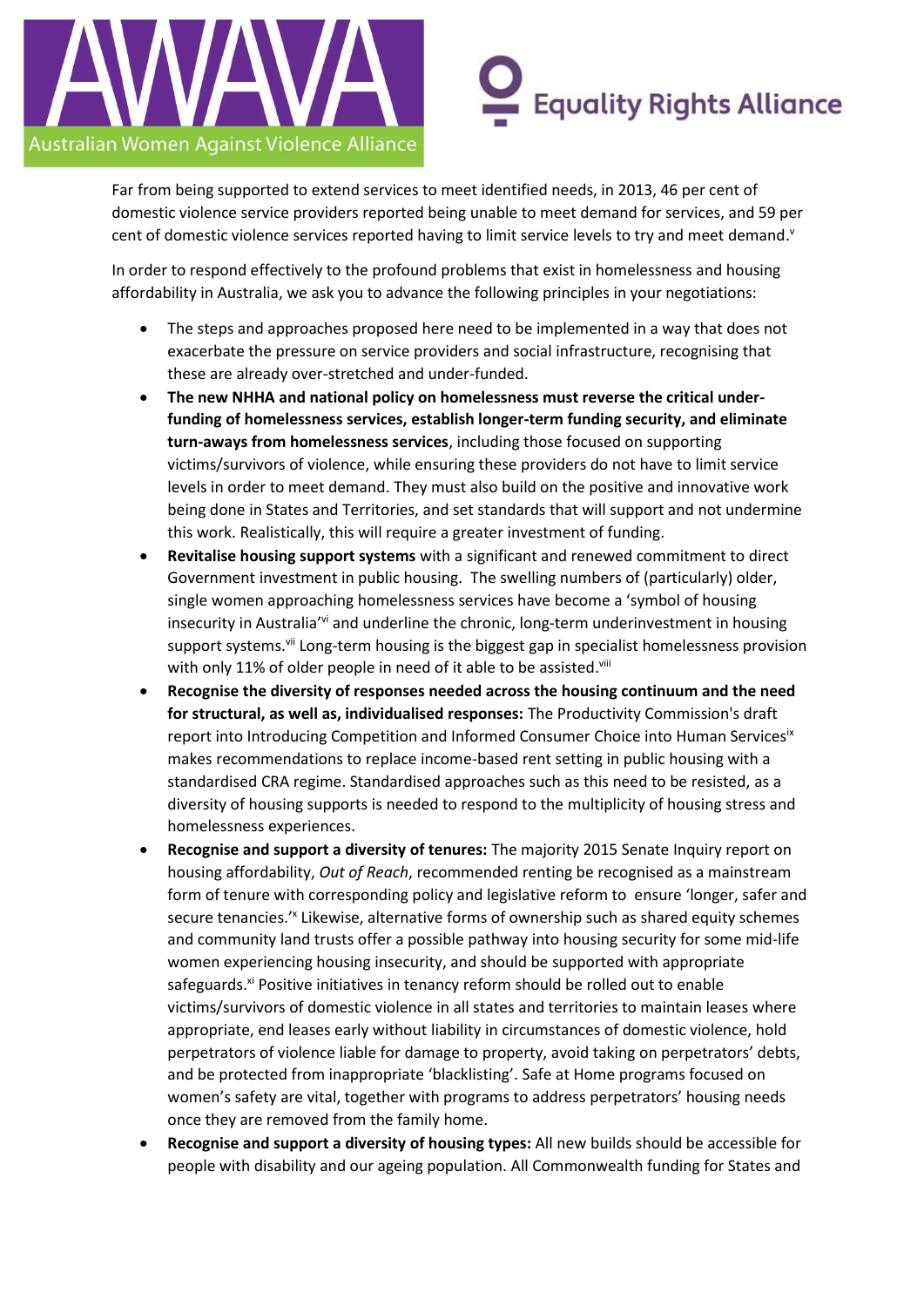

# **Equality Rights Alliance**

Territories for new build housing must meet the Silver Standard Design in the Livable Housing Australia guidelines. Where possible, invest in programs which support people to modify and continue to live in their housing.

- **Recognise and support culturally appropriate housing options:** There is a need to address the lack of housing in remote communities for Aboriginal and Torres Strait Islander women in particular. People should not have to leave their communities in search of affordable housing. There is a need to make the connection between affordable housing and other social policy issues and areas, such as child protection. Too often housing affordability compounds these other issues. See, for example, recommendation 7.31 from the Grandparents who Take Primary Responsibility for Raising Their Grandchildren Senate Inquiry Report.
- **Recognise and support local women's specialist services** through increased and longer funding terms and embedded standards reflecting the good practice principles developed by specialist women's services over decades. These entail: (1) a rights-based approach that enables understanding of the gendered nature of the violence, its causes and consequences and (2) empowers survivors / victims by enabling self-determination, control over processes and choice. Good-practice service provision, taking (3) a client-centred approach, remains accountable to victims / survivors and (4) places their safety, needs and interests at the centre of all decisions. It also works to ensure that (5) perpetrators are held accountable for their use of violence. Good-practice service provision delivers (6) culturally-sensitive, holistic and accessible services to diverse groups of women. xii
- **Treat specialist services for women facing violence as a priority program**, with dedicated funding in each State/Territory allocation for these services, strengthening services that work with Aboriginal and Torres Strait Islander women, women with disabilities, women from culturally and linguistically diverse backgrounds, LGBTQI services and services for women who live in regional, rural or remote areas and services for women exiting prison.
- **Include specialist gendered and ageing services and advice:** as highlighted in a number of reports, programs like Assistance with Care and Housing for the Aged will need to be expanded to accommodate projected demand, xiii and should include 'light-touch' support for older single women presenting with 'low needs.'
- **Direct funding to providers and services with demonstrated expertise and experience** in service and housing provision to people on low-incomes and experiencing disadvantage and marginalisation.xiv Opt against systems that outsource housing and homelessness services to for-profit private sector providers and/or favour large generalist services over more standalone specialist services. Recognise the expertise and experience of non-government services and the need to promote service sectors that are diverse in organisational form and focus.
- **Be accountable and transparent about funding for gendered services**, including services responding to violence against women. The difficulty in tracking funding for these services has been articulated by the COAG Council, 'with funding provided under a mix of different funding streams that have a range of stated objectives, it is difficult to ensure domestic violence services have appropriate levels of funding, or to monitor where government funds are being directed in the context of changing levels of demand.<sup>'xv</sup> More generally, we need a dedicated framework for the funding of prevention and response programs relating to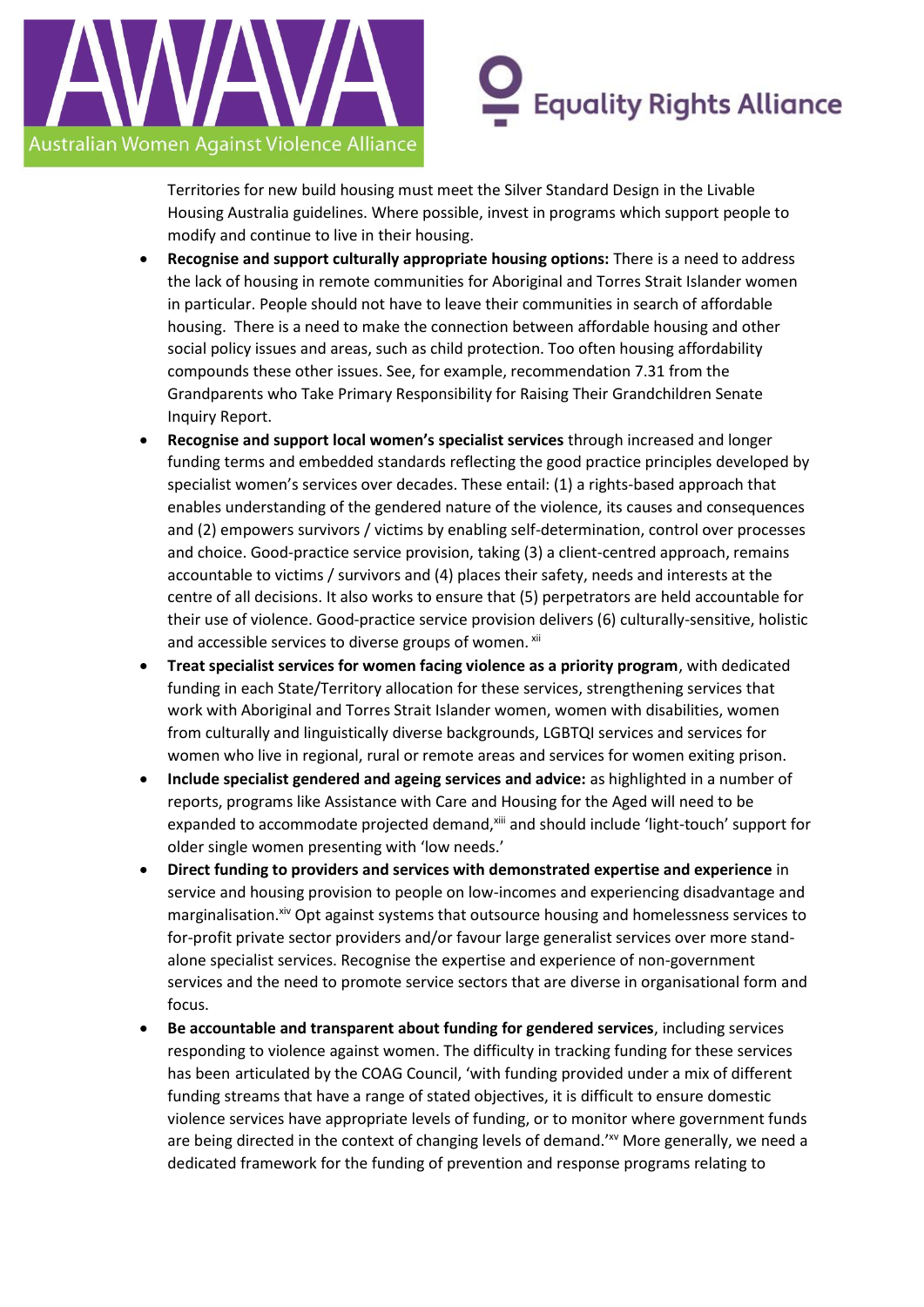

# **Equality Rights Alliance**

violence against women at the Commonwealth level, which transparently tracks and measures funding both in aggregate and through separate programs and portfolios, including housing and homelessness.

- **Link with an increase in income support payments:** the combination of an unaffordable housing market and a wholly inadequate income support system works to 'trap people in severe rental stress.'<sup>xvi</sup> Adequate income support payments, including rent assistance, are critical to ensuring women are able to access affordable and appropriate housing, particularly single mothers.<sup>xvii</sup>
- **Urgently remedy the restrictions keeping women without permanent residence in unsafe situations, by reforming visa conditions, Centrelink and Medicare entitlements, the family law system, and access to social housing, in consultation with organisations working with and representing women from refugee and migrant backgrounds.**
- Recognise that many experiences of homelessness are hidden and not visible in both Census and AIHW data collections and that stigma about accessing services remains a block for many people to seek assistance. Allocate resources and create processes to effectively address less visible issues including the link between sexual violence and housing/homelessness;xviii and the distinct needs of people who are trans, non-binary, lesbian, gay and bisexual (particularly young people in these groups). Xix

We would welcome the opportunity to contribute further to policy development in this area. If you wish to discuss the issues raised in this letter, please contact Equality Rights Alliance and Australian Women Against Violence Alliance using the details below.

Yours faithfully,

Helen Dalley-Fisher Program Manager **Equality Rights Alliance** era.projects@ywca.org.au

1

Nemiffondrew

**Merrindahl Andrew** Program Manager Australian Women Against Violence Alliance pm@awava.org.au

<sup>i</sup> NSW Housing and Homelessness peaks- Statement on the confirmation of Commonwealth funding, July 2017 [https://files.tenants.org.au/resources/2017-NSW-Housing-and-Homelessness-peaks-Statement-on-the](https://files.tenants.org.au/resources/2017-NSW-Housing-and-Homelessness-peaks-Statement-on-the-confirmation-of-Commonwealth-funding)[confirmation-of-Commonwealth-funding](https://files.tenants.org.au/resources/2017-NSW-Housing-and-Homelessness-peaks-Statement-on-the-confirmation-of-Commonwealth-funding)

ii Equality Rights Alliance, 2017, Pre-Budget Submission, 19 January,

[http://www.equalityrightsalliance.org.au/wp-content/uploads/2017/02/ERA-Pre-Budget-Submission-17-18-](http://www.equalityrightsalliance.org.au/wp-content/uploads/2017/02/ERA-Pre-Budget-Submission-17-18-Final.pdf) [Final.pdf;](http://www.equalityrightsalliance.org.au/wp-content/uploads/2017/02/ERA-Pre-Budget-Submission-17-18-Final.pdf) Australian Women Against Violence Alliance, 2017, Pre-Budget Submission, 19 January,